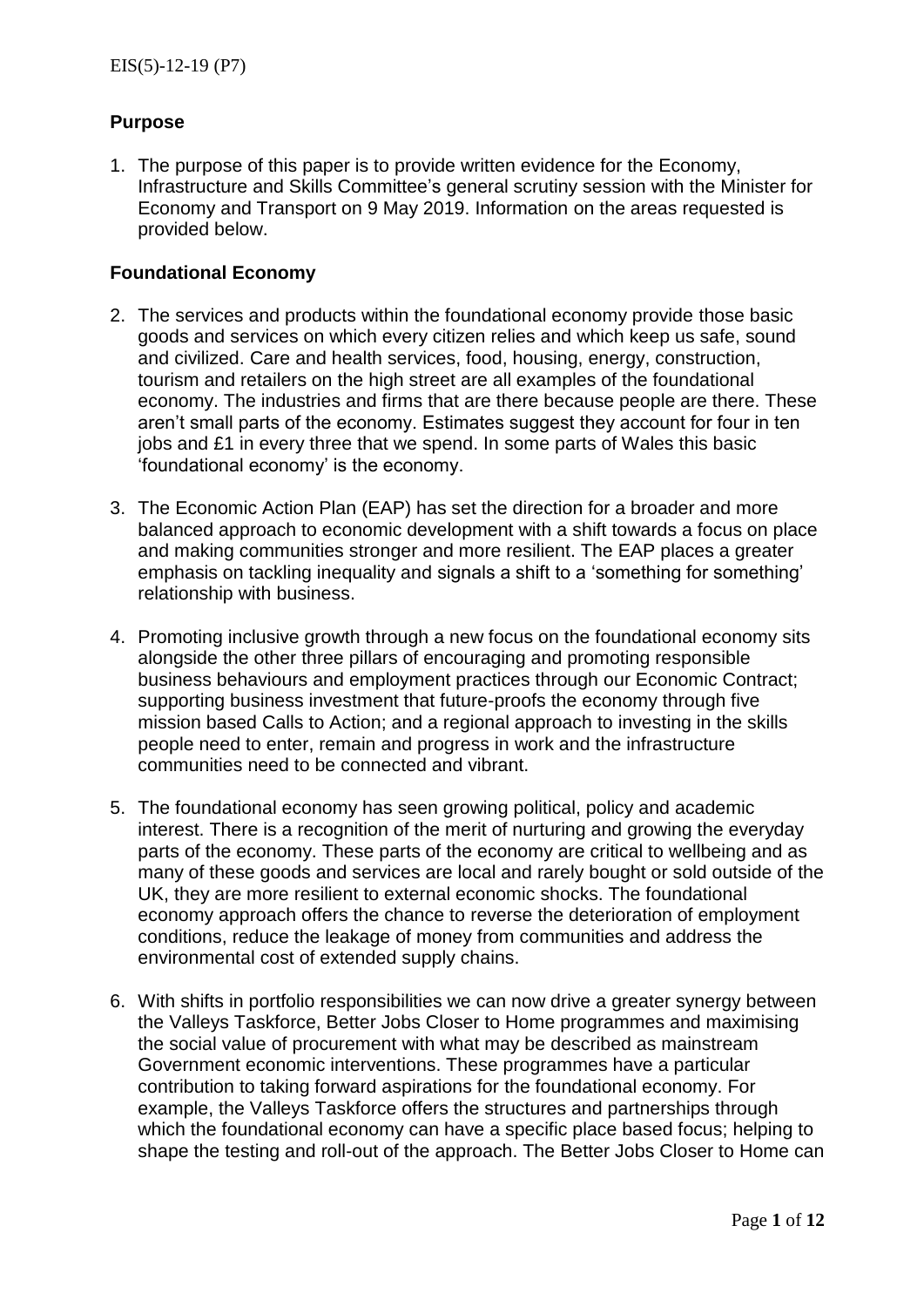provide the support to communities to take advantage of the economic opportunities which exist in the foundational economy.

- 7. To retain focus, this broader approach to the foundational economy will coalesce Government action around the following areas:
	- A Foundational Economy Challenge Fund: There is no exact template which can be can lifted directly to fit Welsh communities, but there are undoubtedly lessons to be learned from others and from Welsh based experiments. The Fund of £1.5 million will trial different approaches across Wales, leading to a strong community of practice to help raise the profile of the foundational economy and to stimulate debate and learning on what works.
	- Spreading and scaling best practice: Mainstreaming the lessons of the experiments, and other successful approaches to local wealth building, is critical to building the Foundational Economy. We will start by, re-establishing Wales at the forefront of realising social value in procurement by nurturing strong local supply chains through the work of the Public Service Boards. The structures created through the Wellbeing of Future Generations Act, provide an unparalleled opportunity to make rapid and significant progress. We will work with them to embed the good practice achieved by the Welsh Can Do Toolkit for social housing, the work on local procurement in Preston, and the pilots in community wealth building through procurement.
	- Growing the 'missing middle': Renewed focus on Government's economic interventions to increase the number of grounded firms, particularly a firm base of medium sized Welsh firms but including micro firms, co-ops and community interest companies, which are capable of selling outside Wales but have decision making rooted in our communities.
- 8. We now intend to work across government to develop an integrated enabling plan for the foundational economy sectors identified in the EAP food, tourism, retail, care - in this refreshed context, coalescing government action around common opportunities and challenges.
- 9. A Ministerial Advisory Board Task and Finish Group on the Foundational Economy has been established to provide advice to Welsh Ministers on current and future interventions and best practice; support wider engagement with stakeholders in the foundational economy; and promote join-up of relevant Government and nongovernmental initiatives. The group is comprised of individuals with considerable knowledge, expertise and experience in this area.
- 10.The foundational economy is the backbone of communities in Wales. It is very early days in implementing this coordinated focus through an economic lens on the products, services and workforce which make up the basic needs of citizens. The approach the Welsh Government has adopted is experimental and not without risk. However, it offers the potential to inform what works and to scale up good practice. There are intractable economic issues in many parts of Wales where adding a focus on the foundational economy alongside what could be referred to as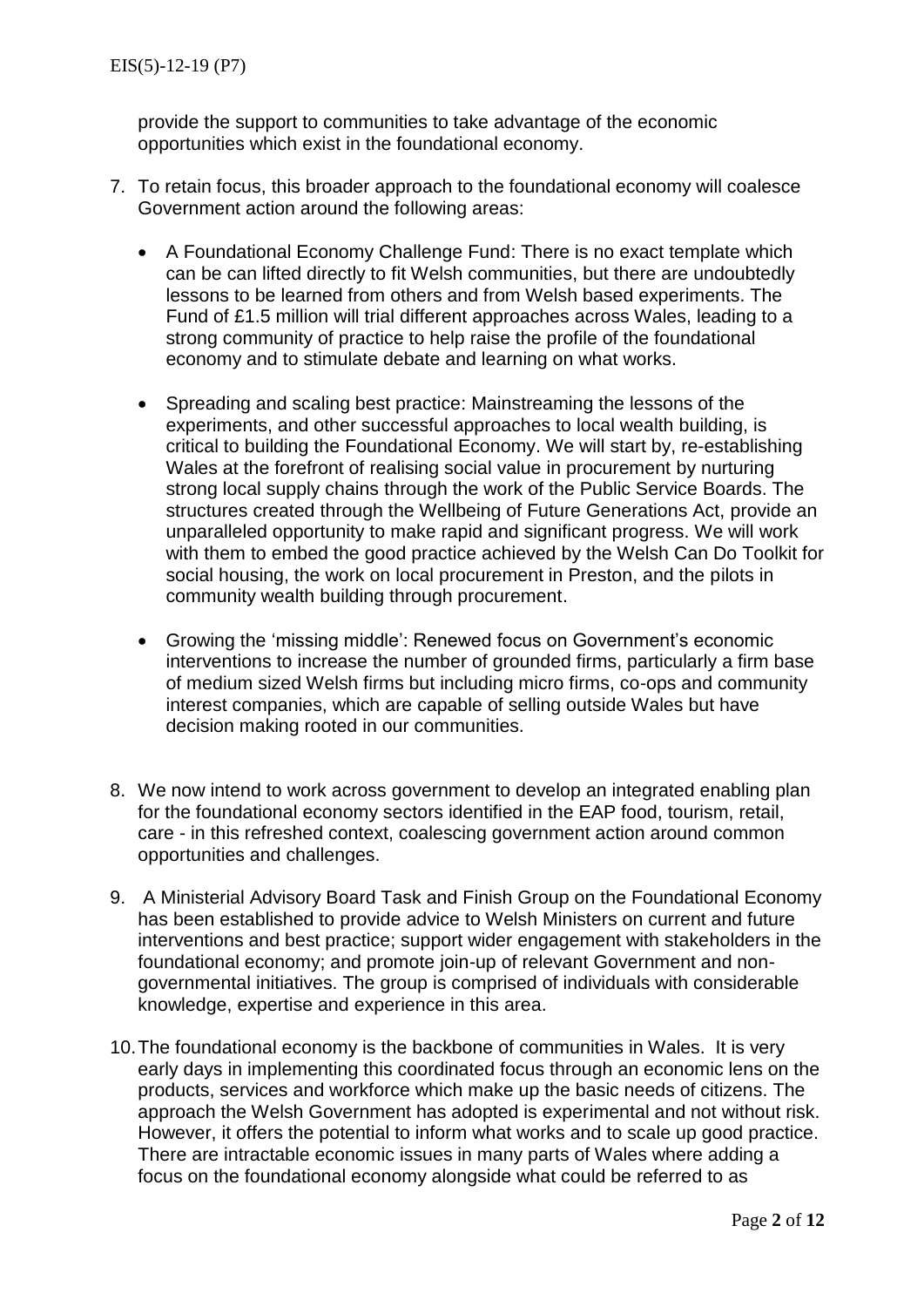traditional economic development approach as set out here has the potential to make people's lives better.

#### **Issues arising from the Public Transport White Paper**

#### **Engagement Methods**

- 11.The White Paper '*Improving public transport'* was published for consultation between 10 December 2018 and 27 March 2019. The White Paper sets out the proposals for improving the legislative framework in relation to how local bus services are planned and delivered, together with reform of the licensing regime for taxis and private hire vehicles.
- 12.In excess of 200 written responses were received from local authorities, bus operators, taxi operators, passenger groups, businesses and members of the public. In addition to these responses around 300 responses were received from the Cardiff Hackney Association in the form of a standard campaign response.
- 13.In addition to the written consultation, four engagement events were held at Conwy, Cardiff, Swansea and Llandrindod Wells, with a total of around 200 in attendance. The events took the form of presentations by officials, followed by facilitated round-table discussions and an opportunity for attendees to provide comments on flip charts with a feedback session.
- 14.Specific engagement meetings have also taken place with a broad range of organisations such as local authority taxi licensing group, bus operators, taxi and private hire vehicle representatives, passenger groups and groups representing protected characteristics including Disability Wales, Guide Dogs Cymru and Children in Wales.

#### **Analysis of the responses**

- 15.38 questions were asked, based on the Welsh Government's proposals for legislation. Officials are currently undertaking a detailed analysis of the responses and a summary report of the responses will be published in due course.
- 16.At this stage in the process, it is possible to give the Committee a high level overview of the main themes arising from the consultation engagement events and an early consideration of the written responses.

# **Bus Services**

#### **General comments**

17.There was a general support amongst stakeholders for the proposals set out in the White Paper. In particular, for the proposals which provide local authorities more options and flexibility when considering the provision of bus services in their area.

#### **Joint Transport Authorities**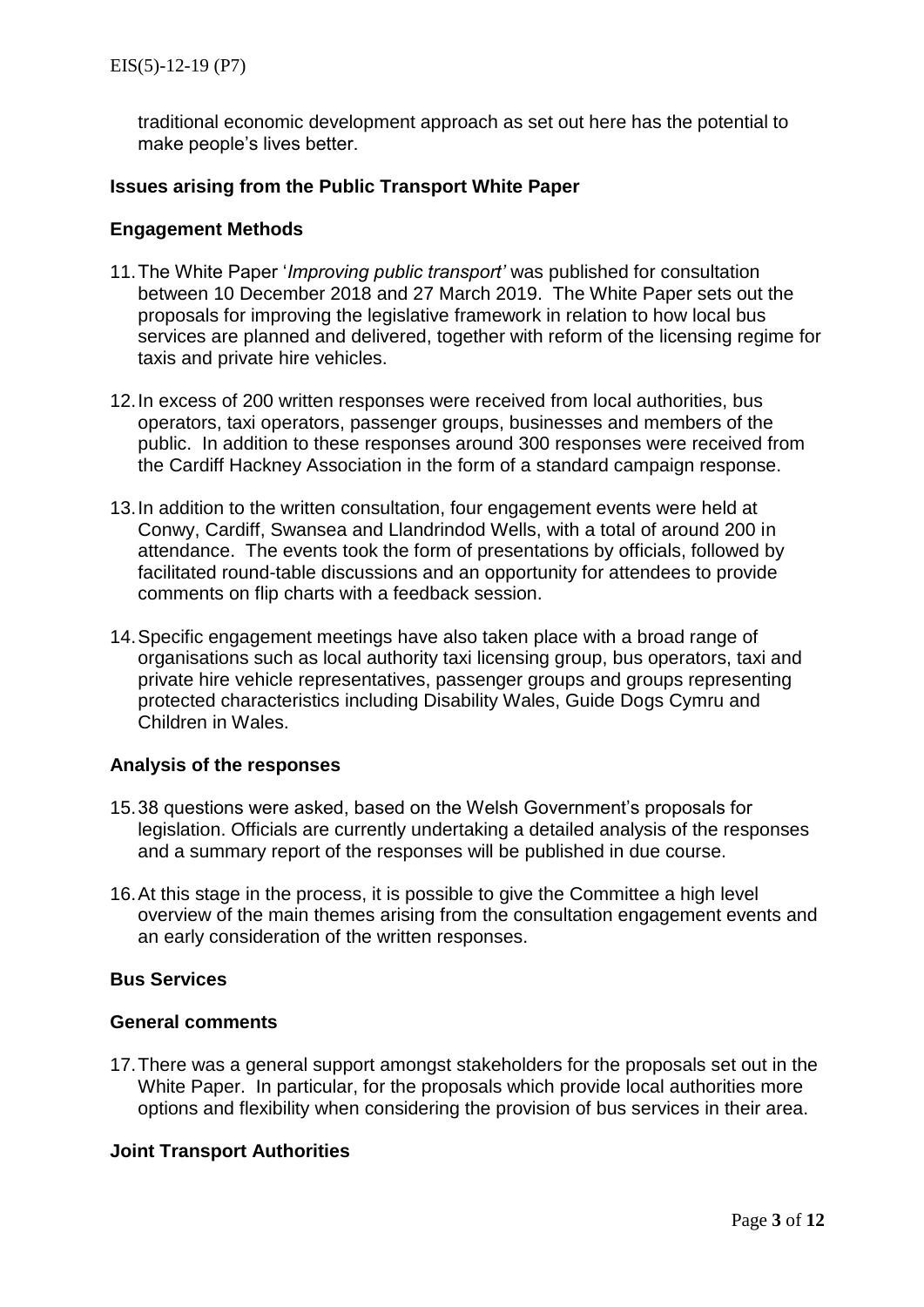- 18.One of the proposals that attracted much discussion at the consultation events was the establishment of Joint Transport Authorities (JTAs).
- 19.There is wide spread support for the proposal for local authorities to work together to deliver local bus services. Generally, stakeholders have supported the proposals to establish JTAs. There does not appear to be a clear preference between the two options for possible structures of the JTAs. Instead, there are sectoral differences emerging - local authorities favour a national JTA to undertake national/strategic functions and regional JTAs to discharge regional/delivery functions. Members of the public and passenger groups appear to favour establishing a single JTA with regional delivery boards.
- 20.Stakeholders have raised queries in relation to how the proposals for JTAs would sit alongside the 'footprint' of other administrative areas such as local authorities and health boards. In addition, responses sought clarity on the role of Transport for Wales in the context of establishing JTAs.
- 21.Arguments are presented for and against the Welsh Ministers being represented on a JTA. Arguments for include the need for Welsh Ministers to set strategic direction and for there to be a strong partnership between the Welsh Government and local government. Arguments against relate to the potential conflict of interest.
- 22.Stakeholders largely consider that in principle the Welsh Minister should have powers to issue guidance and direction and to intervene when a JTA is considered to be failing. However, many have sought clarity in relation to the circumstances that Ministers could intervene.
- 23.A number of the comments received were seeking further detail in relation to the proposals. In particular, local government is calling for the dialogue to continue as they would welcome the opportunity to co-design the proposals and be involved in making decisions regarding the possible delivery mechanisms. A commitment to engage throughout the development of the JTA proposal has already been given to local government.

## **Mandatory Concessionary Fares**

- 24.The proposals to align entitlement to a mandatory concessionary fares pass with a woman's state pensionable age also attracted a large number of responses, and views on the proposals were mixed.
- 25.Older people consulted with wished to convey how important the concessionary pass is to them, and how much they value the scheme. They highlighted its importance in terms of health and well-being and social contact, enabling older people to keep in touch with the local community which can help to overcome loneliness and isolation.
- 26.Others highlighted that increasing the age of entitlement is likely to result in a decrease in bus patronage and therefore a corresponding increase in the number of car journeys which would be contrary to the stated aims of the legislation.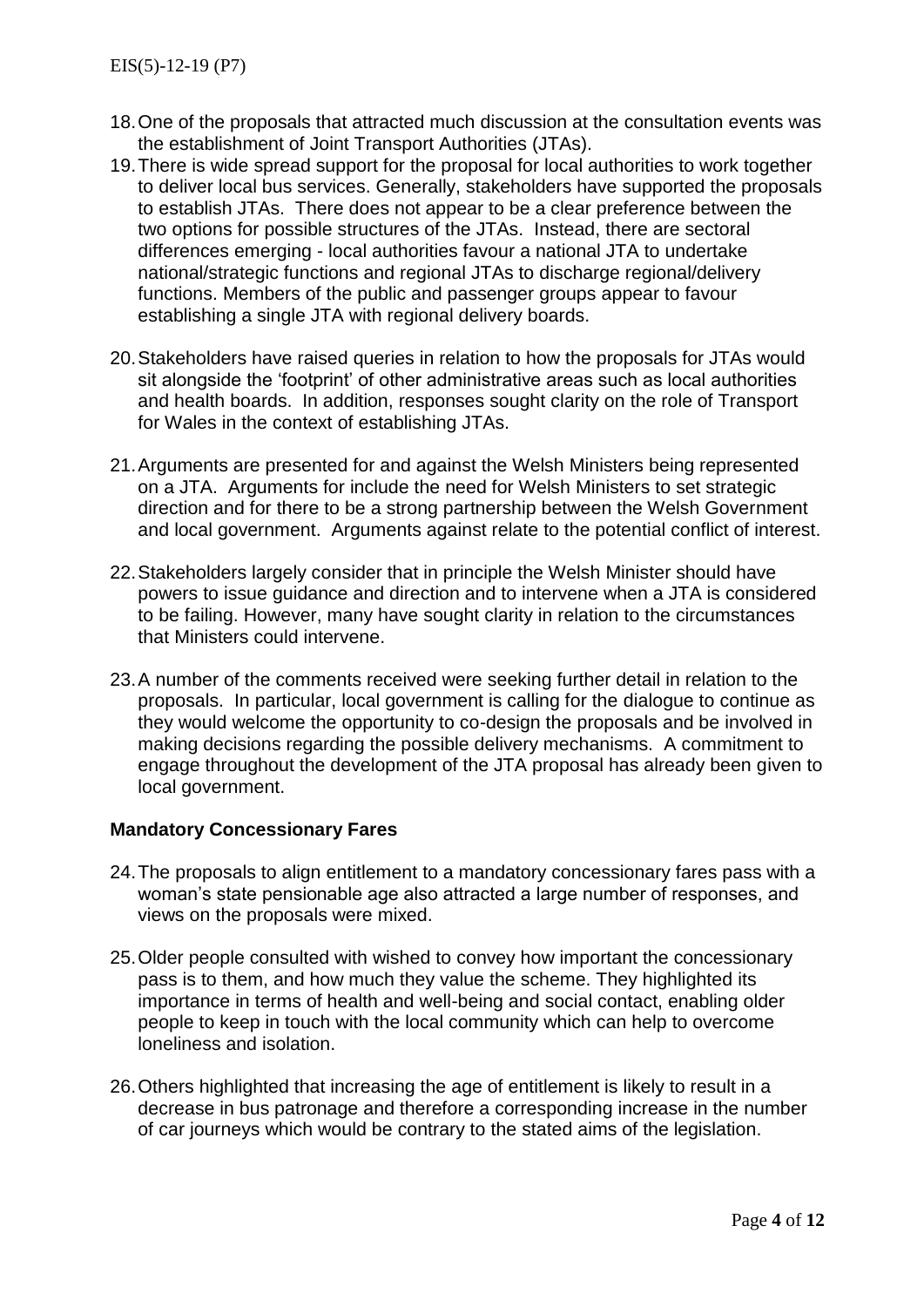- 27.Others recognised the cost implications associated with the concessionary passes and consider that increasing the entitlement so it is aligned with a woman's state pensionable age was a fair method.
- 28.There was strong support for an incremental change.

## **Taxi Proposals**

#### **General comments**

- 29.Many of the comments raised from taxi and private hire vehicle drivers have raised concerns that the proposals in the White Paper do not go far enough to address the issues they face.
- 30.In particular, concerns have been raised that the proposals do not seek to address cross-border working where by taxi drivers are registered in one authority but work in several neighbouring authorities. Suggestions have been received that there is a need to regulate this activity including making clear that drivers can only take on fares in the authority in which they are registered.
- 31.Concerns have also been raised that the proposals in the White Paper in relation to the licensing and enforcement do not recognise the differences between taxis and private hire vehicles. The taxi industry considers that many of the proposals in the White Paper could have a disproportionate negative impact for taxi drivers.
- 32.Notwithstanding the comments relating to matters not covered in the White Paper, there is general support for the proposals that are contained in the White Paper.

#### **Williams Rail Review**

- 33.Our railway should be one of our most socially and economically valuable assets. It has the potential to make a significant contribution in Wales to people's lives, our communities, the environment, and to our economy. Our rail infrastructure and rail services are fundamental to an effective and efficient transport network. Their continued development and expansion will contribute to our ambition to develop a stronger, inclusive and more equitable economy and to deliver prosperity for all by connecting people, communities and businesses to jobs, services and markets.
- 34.However, the context for rail delivery in Wales is complex, fragmented and underfunded. The current railway settlement was designed before the advent of devolution and, although some efforts have been made to evolve it, the current settlement is still a reflection of the times in which it was created. 20 years on from devolution, the Secretary of State for Transport in Westminster retains ultimate control of railway infrastructure in Wales.
- 35.This imperfect devolution settlement is the root of many of the problems with our railway. It undermines our ability to encourage inclusive economic growth, to deliver balanced investment across regions, and to develop a railway that meets the social needs of our rural communities. We are approaching a critical juncture in the evolution of the railways in Great Britain, and in particular the opportunity to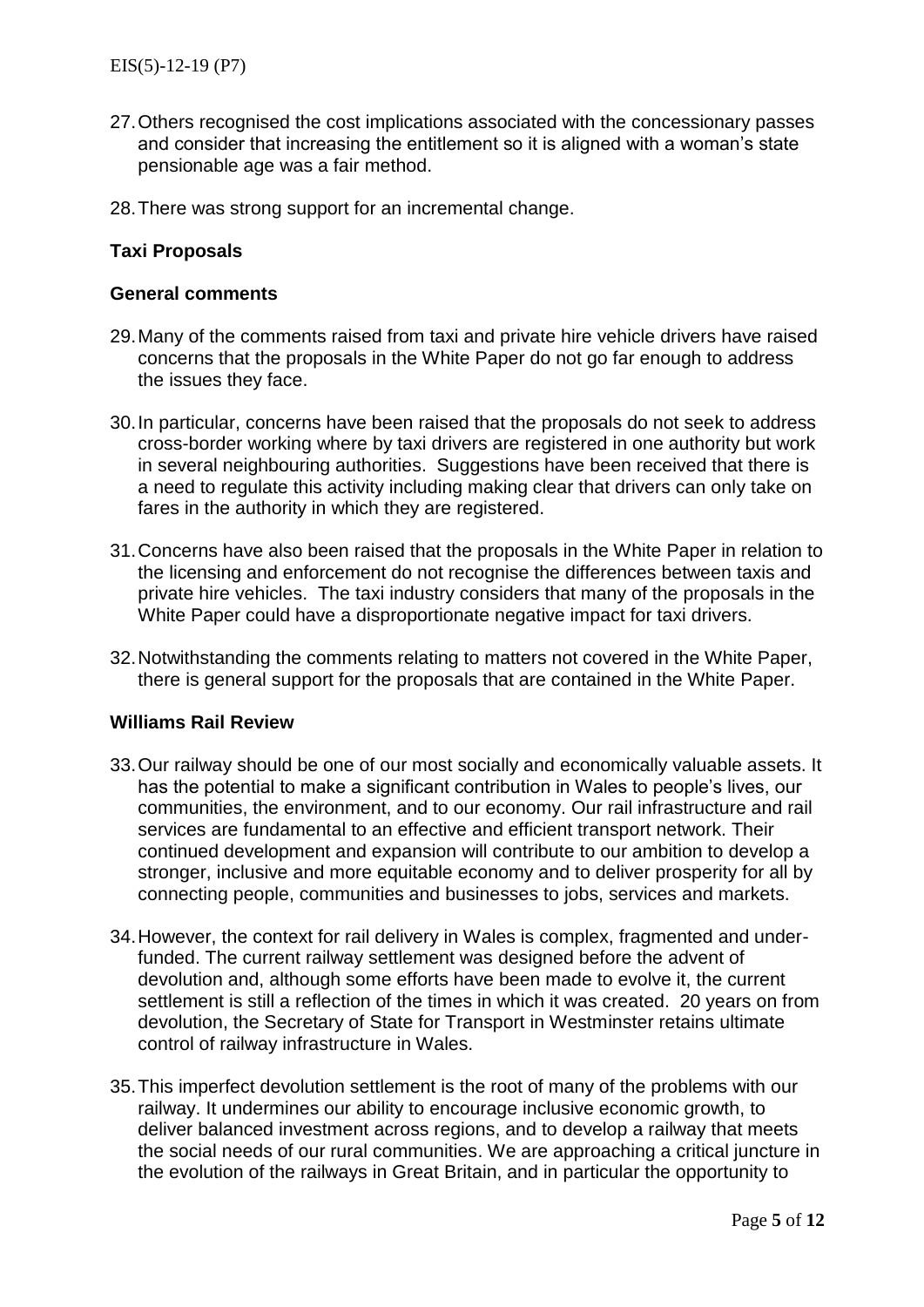develop an integrated network that better meets the needs of the people that use it. To achieve our ambitions we need greater control and autonomy of the railway in Wales to manage and develop our infrastructure and services.

- 36.On 20 September 2018, the Secretary of State for Transport announced a root and branch review of Britain's railways to be led by Keith Williams and the UK Government intends to publish a White Paper on the review's recommendations before the end of 2019.
- 37.Our expectation is for the Williams Review to set out a clear path for Wales to have a greater say in specifying rail services, to manage and develop infrastructure with a fair funding settlement, and to establish a regulatory framework which recognises the diversity of UK devolution, whilst maintaining a national railway which benefits all parts of Britain.
- 38. Specifically, on 5 February 2019 the National Assembly for Wales voted<sup>1</sup> to call on the Williams Rail Review to result in:
	- Transfer of ownership of Wales' rail infrastructure to Welsh Ministers following a comprehensive assessment of its condition alongside the provision of a fair funding settlement, extending to enhancements, as is the case for Scotland;
	- The ability to select from a range of railway passenger service delivery models in Wales, including more integrated management of track and train, and the removal of the prohibition on public sector operators bidding for, and operating railway passenger services, in relation to Welsh franchise agreements;
	- Devolution of power for the Welsh Ministers to specify or operate cross-border services following approval to do so through industry processes without the approval of the Secretary of State;
	- Accountability to the Welsh Government for all organisations responsible for delivering passenger services and rail infrastructure in Wales;
	- The Welsh Government having a full role in planning and decision making in respect of the infrastructure used by Welsh (cross-border) services, arrangements for owning, allocating and managing rolling stock which serves Wales' needs and a formal input in the Office of Rail and Road's regulatory activities

# **A Railway for Wales | Meeting the Needs of Future Generations**

39.An efficient railway, as part of a wider multi-modal integrated transport network is uniquely suited for delivering our objectives and to meeting the needs of future generations. Our development of the south Wales Metro, plans for a north east Wales Metro and a Swansea Bay Metro will provide a greater and more viable alternative to the car for commuter trips helping to generate inclusive growth, protect the environment, and support our towns and cities. Equally important to the Welsh Government is the role that the railway plays in supporting our rural

 $\overline{a}$ 

<sup>1</sup> http://record.assembly.wales/Plenary/5423#C163946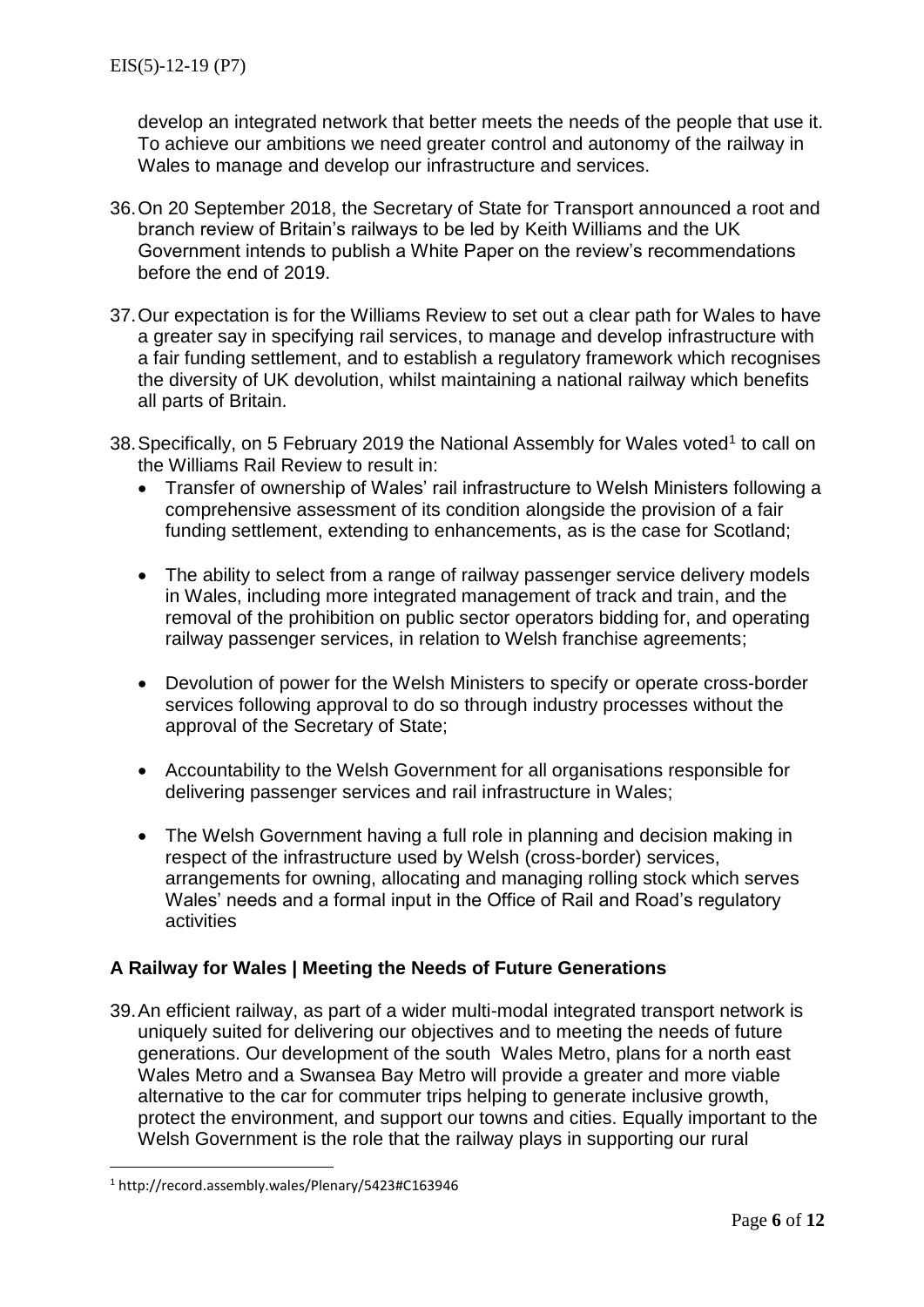communities, delivering vital connectivity to employment and services, while enhancing accessibility to our world class tourist destinations. Also, transporting freight by rail could make an increased contribution to our decarbonisation objectives and can be a key part of day to day business.

- 40.With the full and proper devolution of infrastructure and services aligned to a fair funding settlement we will be able to begin to develop a railway in Wales that meets our own needs and objectives for the economy, our responsibilities to the environment, and our obligations under the Well-being of Future Generations (Wales) Act 2015:
	- **A prosperous Wales -** Wales needs a rail network that allows people and goods to move efficiently, promoting business and the generating employment opportunities to boost productivity and economic growth.
	- **A resilient Wales -** Wales needs a reliable and efficient railway that offers resilience to current weather patterns and future climate changes through a well-maintained, modern network that minimises whole life costs.
	- **A healthier Wales -** Wales needs a railway that improves physical and mental health by promoting active travel opportunities and reducing loneliness and isolation through facilitating efficient and attractive door-to-door journeys.
	- **A more equal Wales -** Wales needs a railway that is accessible to all. A railway that enables efficient and affordable journeys as an integrated piece of the wider transport network through an equitable investment programme that meets national objectives, regional requirements, and local priorities.
	- **A Wales of cohesive communities -** Wales needs a railway that supports the communities it serves and an effective foundation economy through expanding access to rail services, allowing efficient journeys between all regions of Wales.
	- **A Wales of vibrant culture and thriving Welsh language -** Wales needs a railway that facilitates access to leisure, tourism and heritage sites and actively promotes the Welsh language and culture.
	- **A globally responsible Wales -** Wales needs a railway that encourages and helps people to use more sustainable forms of transport as part of a wider integrated public transport system, minimises its own energy requirements, and the environmental impacts of energy use.
- 41.Our award of the new Wales and Borders rail services contract will see a number of our ambitions for rail services delivered over the next five years. The new contract will deliver new and additional rolling stock, additional services, and new and improved stations.
- 42.However, we are also aware that this is only the beginning of a journey. Many areas in Wales either continue to suffer from infrequent services, unreliable infrastructure, and indirect routes - or have inconvenient access or no access whatsoever - to rail journeys. With the right powers and necessary funding, we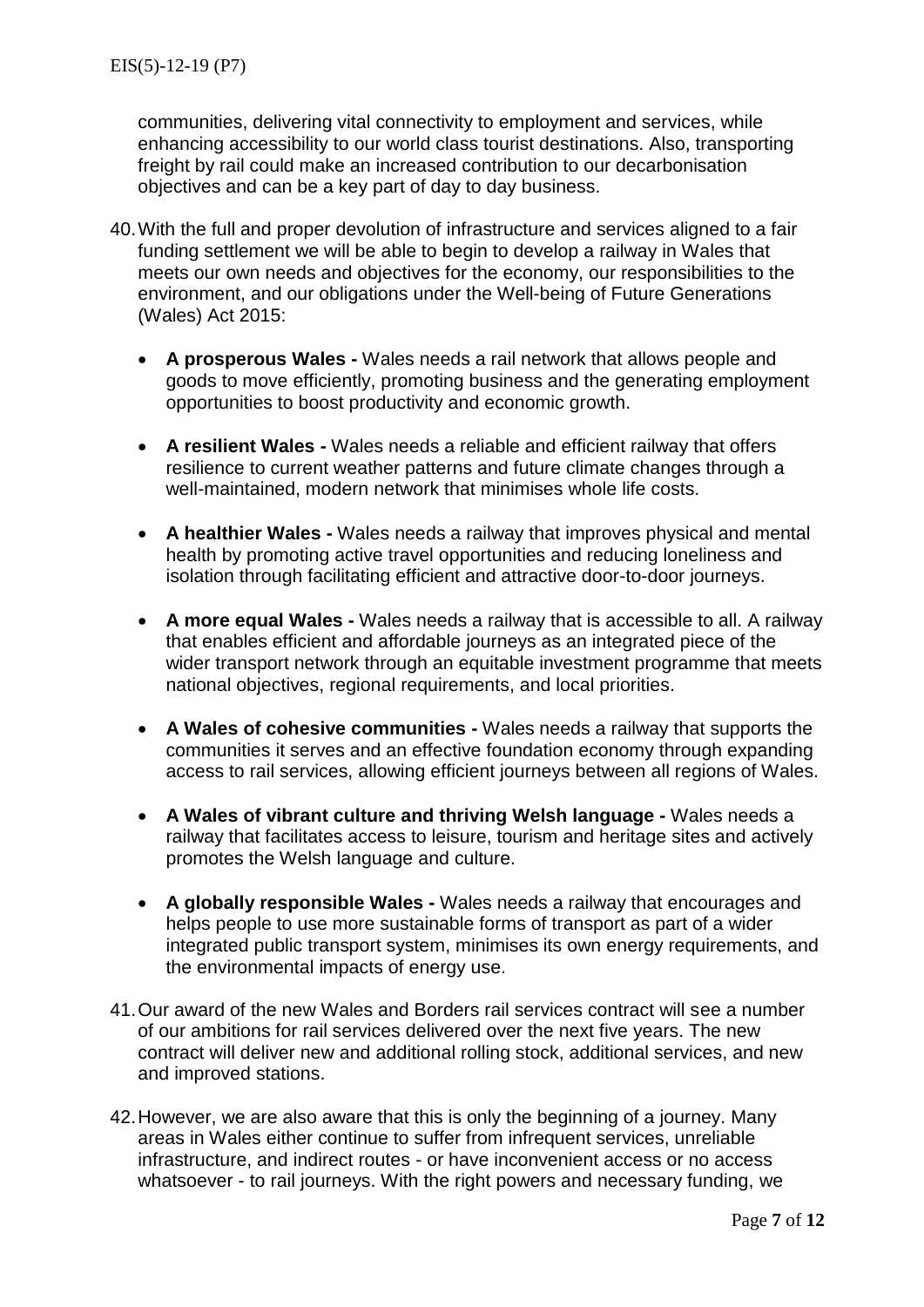could be doing much more: more services to improve access to jobs and leisure activities, more attractive journey times to encourage people away from private cars, and more stations to connect our communities.

- 43.Therefore, to comprehensively deliver on our immediate and future ambitions to continue to support our economy and communities, we need to develop an integrated transport network that allows more of us to travel where we want to, when we want to, and to do so more sustainably.
- 44.Despite not being funded to do so, the Welsh Government has chosen to invest more on enhancing rail infrastructure in Wales than the UK Government – choosing to connect communities through re-opening lines and new stations, prioritising increasing capacity to provide viable and popular services, and closing level crossings to improve safety and journey times and offer realistic alternatives to private car travel. The fact that the UK Government did not make these investment choices demonstrates that their priorities are elsewhere. Inarguably, without a fair funding settlement from the UK Government, this investment by the Welsh Government can only currently come at the expense of the funding that we receive to pay for improvements to the wider transport network, local services, and new schools and hospitals.
- 45.While a programme of enhancements worth over £150 billion is being funded for development and delivery across the border, we continue to wait for a similarly ambitious commitment from the UK Government to fund and deliver our strategic vision for the rail network in Wales outlined in *The Case for Investment<sup>2</sup>* , undertaken by Professor Mark Barry. From this work it is clear that there is the potential to deliver comparable benefits from an ambitious, realistic, and equitable investment programme in Wales' rail infrastructure.
- 46.A fair devolution settlement for Wales would allow us over the next 10 years to fund schemes such as the re-opening of railway lines, electrification of the south and north Wales mainlines, and new routes and stations across the network. Our first task is to address the legacy of a historic lack of investment in developing and improving the railways in Wales through an ambitious infrastructure and service enhancement programme
- 47.With the establishment of Transport for Wales, and the imminent transfer of the Core Valleys Lines (which already carry over half of existing Wales and Borders services) to the Welsh Government, we not only have the ambition in Wales, but also the capability to deliver these objectives, and to meet the needs of our communities and our economy.

## **Core Valley Lines asset transfer**

 $\overline{a}$ 

48.The Core Valley Lines (CVL) are a very intensively used part of our railway in Wales. Whilst in size it accounts for 15 per cent of train miles and 12% of assets by value, the Core Valley Lines carry around 56 per cent of all Wales and Borders

<sup>2</sup> https://gov.wales/sites/default/files/publications/2018-12/the-rail-network-in-wales-case-for-investment.pdf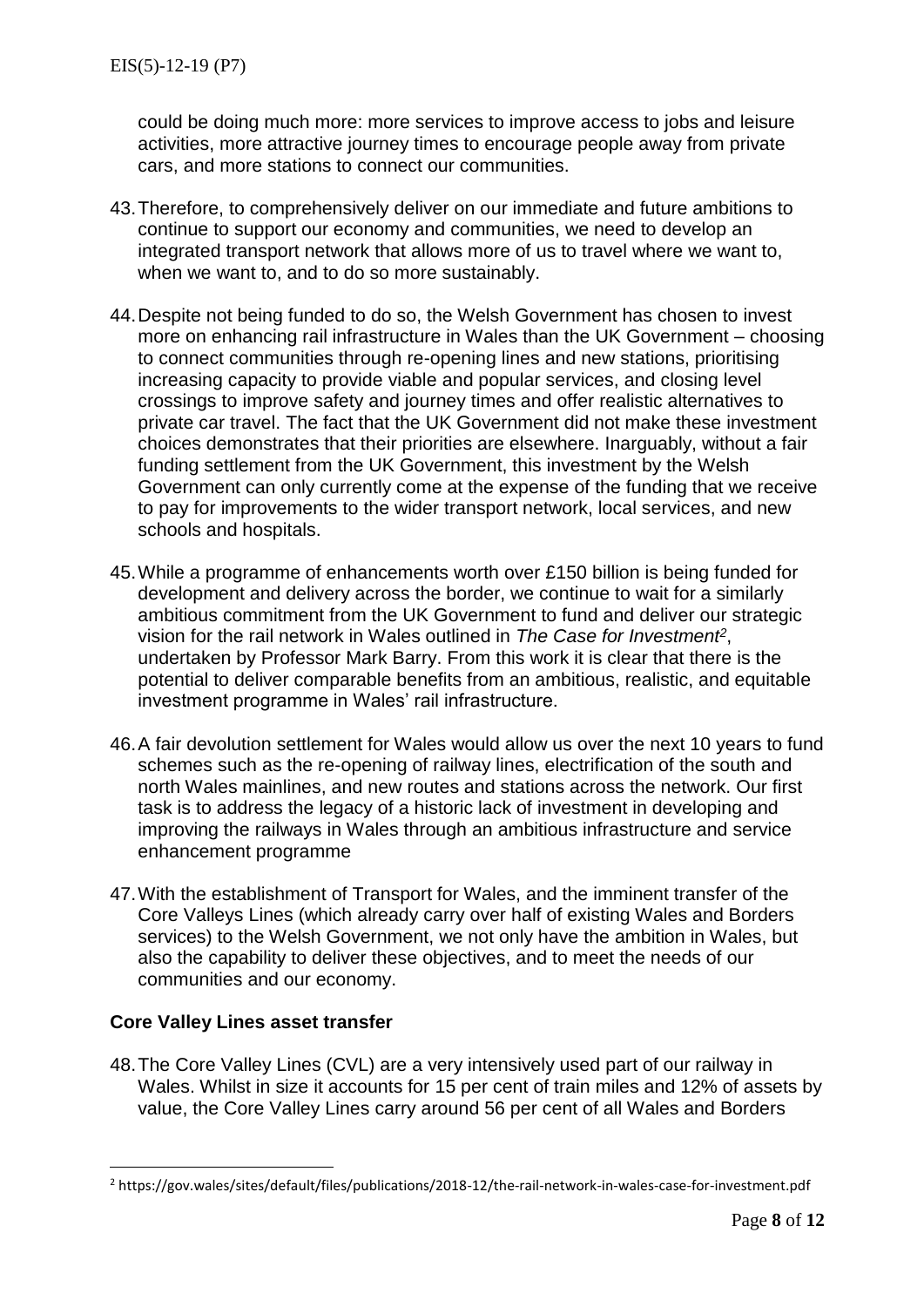passenger services every day. The transfer of the CVL from Network Rail to Transport for Wales (TfW) is planned for 20<sup>th</sup> September 2019.

- 49.The CVL transfer will facilitate creating a vertically integrated operator and infrastructure manager through the appointed Operator and Development Partner (ODP), which in turn will enable the efficient and effective delivery of the CVL Transformation. This investment will enable more frequent services over the CVL and support the economic growth and social wellbeing of this important area of South Wales.
- 50.The transfer of the CVL from Network Rail to TfW will be achieved through a statutory transfer enabled through the granting of a Transport and Works Act Order (TWAO). In parallel, negotiations are progressing with Network Rail to conclude the various agreements required to transfer the CVL (i.e. Bridge Agreements; Connection Agreements, etc.) and the ODP and TfW are engaging with the Office of Rail and Road (ORR) to secure relevant safety and regulatory licences to enable the ODP to perform its infrastructure manager role.
- 51.Discussions are ongoing between the Welsh Government, the Department for Transport (DfT) and HM Treasury regarding the funding arrangements necessary for the transfer and the ongoing operations, maintenance and renewals requirements. A suitable financial settlement for operation, maintenance and renewal activity is required (commensurate with CVL's scale and usage) to be transferred along with the asset.
- 52.TfW submitted a first iteration of the business case in early April and a further iteration is planned for early June. ORR, Network Rail and DfT approvals are planned to be secured in June to facilitate a Secretary of State decision in late June. This will enable Welsh Ministers to make a final decision on the CVL transfer in July to enable the transfer to take place in September 2019.

## **Transport for Wales**

- 53.The Welsh Government priorities for TfW are set in the context of Taking Wales Forward 2016-2021, Prosperity for All; the national strategy, the Economic Action Plan, and the Well-being of Future Generations (Wales) Act 2015. Additionally, the First Minister has committed to empowering TfW to deliver a public transport system that aims to give everyone easier access to bus, train and active travel for everyday journeys.
- 54.The 2018/19 financial period represented an important phase in the growth of TfW as it develops momentum in creating a step-change in the way we deliver transport services and infrastructure across Wales. The remit for the 2019/20 financial period will ensure the Company continues to deliver a core component of the Welsh Government's programme for government.
- 55.TfW has an important role in driving integration across the entire transport network by putting the passenger at the heart of everything it does. The Welsh Ministers' aspiration for TfW is to exploit the opportunity it has as their transport integrator and to allow the Company to take on a wider range of transport functions.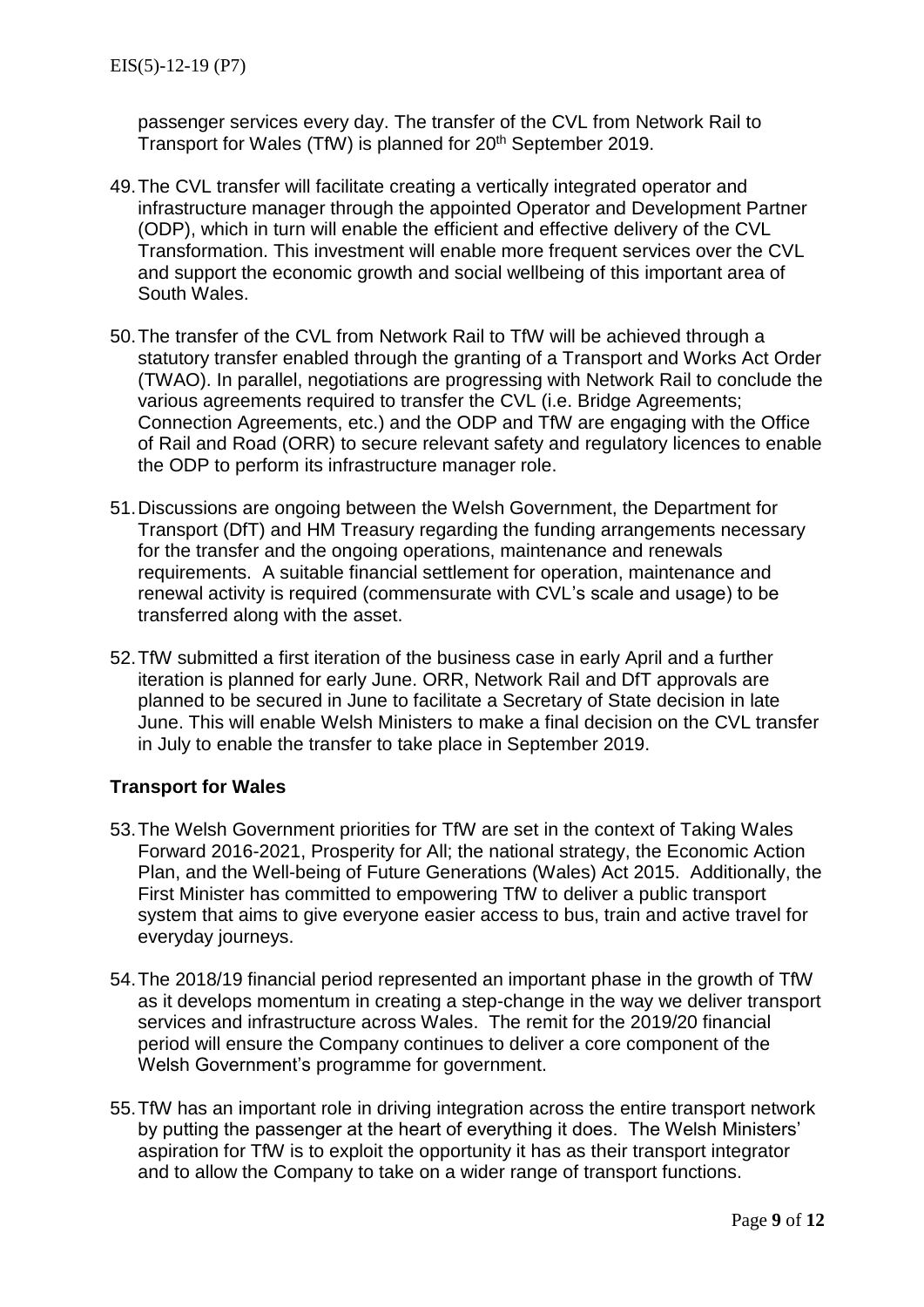- 56.TfW is committed to openness and transparency. The Company will continue to make information available on its website and proactively seek opportunities to interact with Local Authorities, Assembly Members, the public and the media.
- 57.The Company will continue to work with the Welsh Government's new regional teams, Local Authorities, the emerging regional transport authorities and partners to create an integrated public transport network and that these networks will be increasingly directly owned or operated by TfW
- 58.Furthermore, TfW will work with the key partners, such as the Development Bank of Wales and the Design Commission Wales to identify opportunities to collaborate and embed practices in the coming year, particularly where additional value can be optimised.
- 59.Skills are key to economic growth in the Economic Action Plan. By investing in the development of its current staff and new recruits, as well as offering career paths and opportunities for growth and skills development. TfW is uniquely placed to develop and sustain a professional transport skills base supporting the economy and employment of Wales. TfW will increasingly bring functions in-house to maximise on this opportunity.
- 60.The Company will embed the Economic Contract framework as a means to deliver public investment with a social purpose and abide by its principles of inclusive growth, fair work, health and skills in the workplace and the management of carbon footprints. This will include how procurement and contractual agreements would be amended to enable TfW to do this.
- 61.TfW will develop the Transport for Wales brand as a strong customer-focused brand that passengers and stakeholder across Wales recognise and understand its values.
- 62.The Company will publish a Location Strategy by autumn 2019. The Welsh Government is looking to TfW to make a step-change in its physical presence across the whole of Wales, improving passenger stakeholder awareness of the Transport for Wales brand.

## **Decarbonisation action plan**

- 63.The First Minister launched our first Government-wide statutory decarbonisation plan. Prosperity for All – A Low Carbon Wales in March. The Plan sets out one hundred policies and proposals (24 proposals for future action and 76 pieces of policy), across all sectors of our economy, to meet our current carbon budget and set a longer term decarbonisation trajectory for Wales. The policies and proposals are broken down by portfolio which collectively demonstrate the strength of the collective Cabinet commitment to change in the coming years.
- 64.In terms of transport our actions are focused around behaviour change, and to support a shift to more sustainable travel behaviours by increasing active travel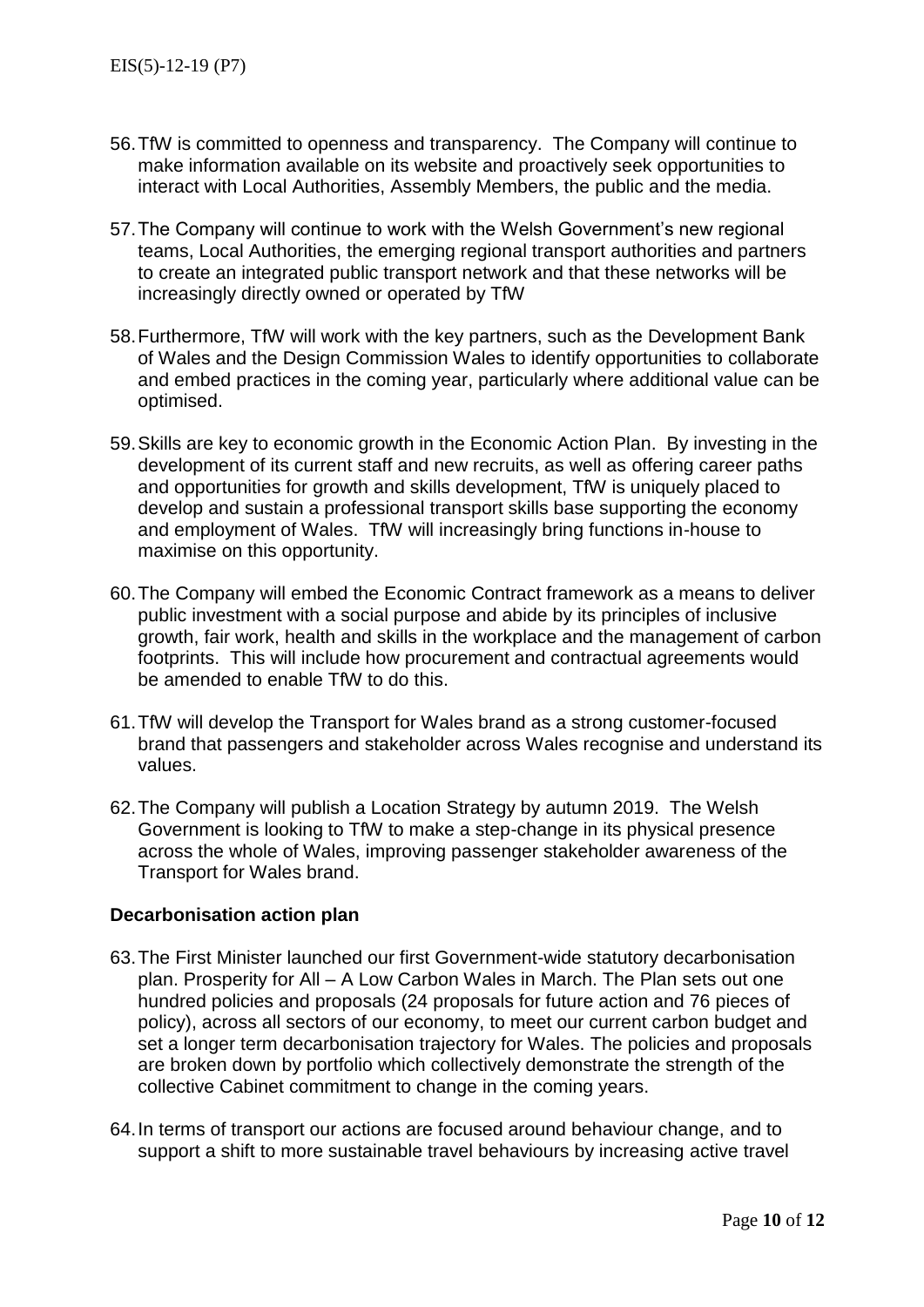and use of public transport. This is supported by recent changes to Planning Policy Wales and our investment in the railway and Metros and active travel.

- 65.Our policies are also designed to increase the uptake of electric vehicles, a bold ambition for zero emission bus and taxi/private hire fleet by 2028, and the improvement in vehicle and fuel efficiency measures.
- 66.Adoption rates of electric vehicles will be highly reliant on international efforts to drive change in the motor manufacturing sector, and incentives provided by the UK government for purchasing electric vehicles and charging infrastructure. The Minister for Economy and Transport's attendance at the Committee's evidence session on Electric Vehicle Charging in Wales on 15 May 2019 will be an opportunity to further discuss the requirement for charging infrastructure in depth.
- 67.We have also been discussing proposed programmes and projects to support low carbon transport within the North Wales Growth Deals with the North Wales Economic Ambition Board.
- 68.We are exploring the scope to expand bike share schemes, pilot activity to promote the use of zero and ultra low emission road vehicles, and work to support the decarbonisation of private sector fleets.
- 69.Welsh Government officials have worked with a number of local authorities to develop bids which were successful in obtaining funding from the UK Ultra-Low Emission Bus Scheme, aimed at supporting the introduction of electric vehicles. Three bids within Wales were successful.
	- Cardiff City Council with £5.6m;
	- Stagecoach South Wales £2.8m and
	- Newport Transport £0.99m.
- 70.With our new Active Travel Fund, we are investing more than ever in creating safe and convenient active travel infrastructure in towns and cities across Wales to enable walking and cycling to become the modes of choice for shorter journeys and for longer journeys when combined with public transport.

## **Carbon Intensive Industries**

- 71.As identified in Prosperity for All A Low Carbon Wales, it is of fundamental importance that we ensure industry can play its full part in the move to a low carbon economy. The UK Committee on Climate Change (UKCCC) recognises that Wales has a higher share of emissions from hard to reduce sectors, including industry, than the rest of the UK and pathways to very low emissions by 2050 have yet to be identified.
- 72.The UKCCC considers emissions from industry will decrease marginally into the mid-2030s through incremental improvements to energy efficiency, switching to bioenergy and electrification of heat. Longer term, innovation will be essential in order to achieve significant levels of carbon emission reductions from industrial processes.